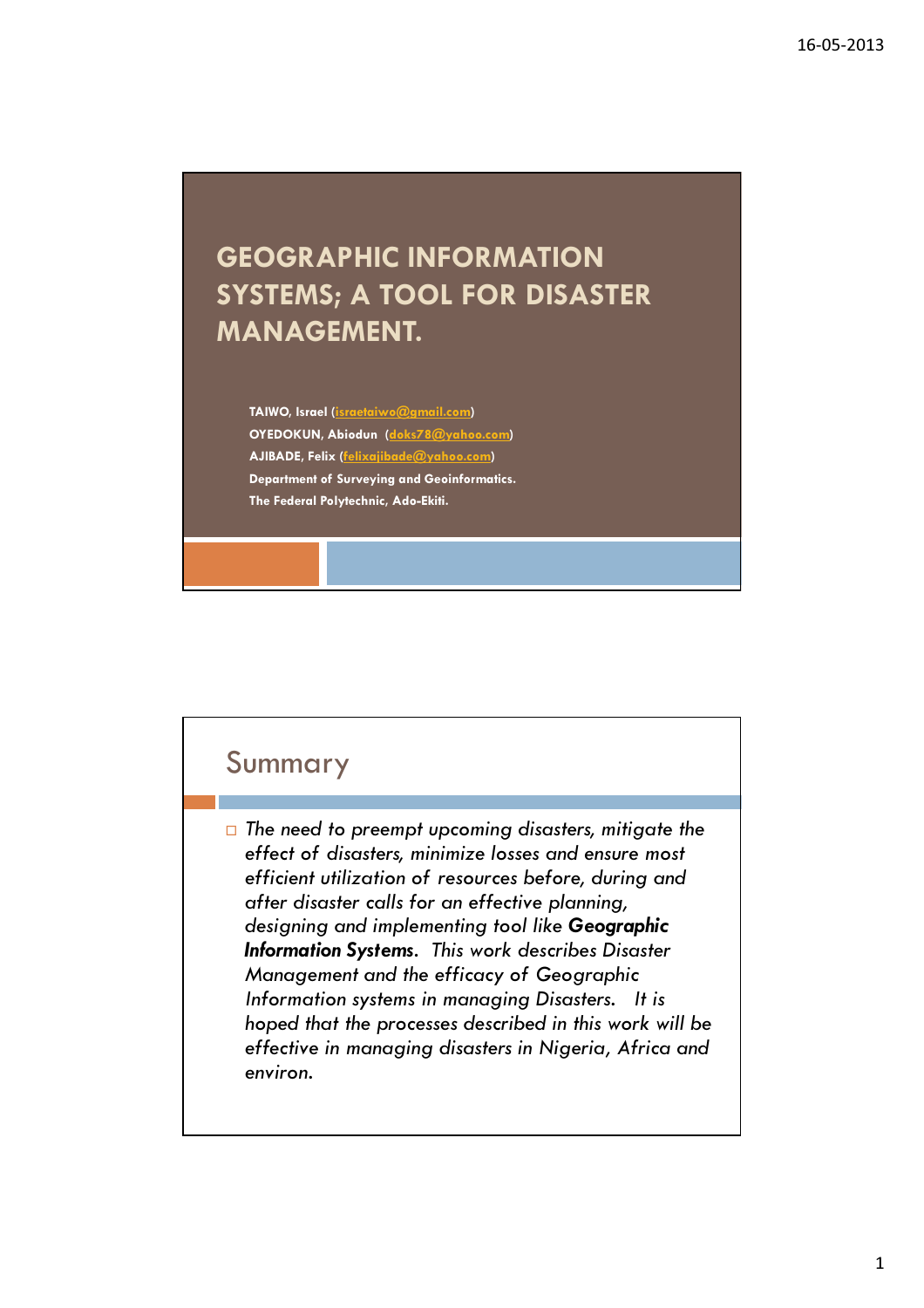## OVERVIEW OF DISASTER MANAGEMENT

- A disaster is a natural or man-made (or technological) hazard resulting in an event of substantial extent causing significant physical damage or destruction, loss of life, or drastic change to the environment (Wikipedia dictionary).
- $\Box$  In most underdeveloped, developing and some developed countries, disaster management is given a **reactive approach** rather than the required proactive approach.

## OVERVIEW OF GIS APTITUDE

 $\Box$  Flood modelling and prediction, Disease mapping and prediction, Food security and environmental monitoring, Monitoring urban sprawl, monitoring volcanic eruptions among others are capabilities of a GIS. To reduce vulnerability, minimize the impacts of hazards and enhance coping and adaptive capacity in the environment, thereby putting in place rehabilitation processes that could rebuild resilience for the future; the knowledge, technology, expertise, institutional capacity and management skill available in GIS as a system of Hardware, Software, Procedure, and organizational structure, used in the acquisition, storage, processing, analysis and presentation of spatially referenced data has to be utilized.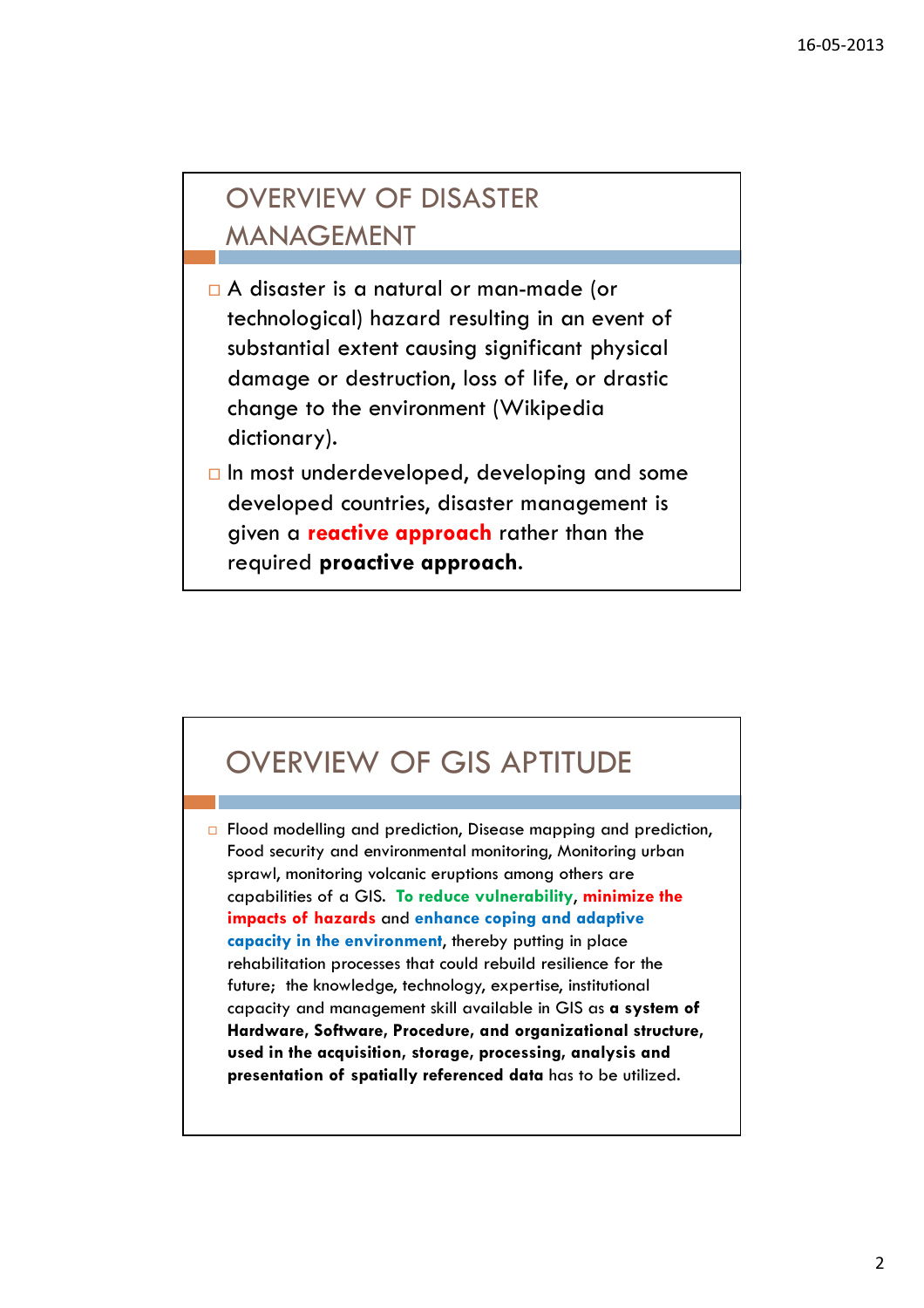

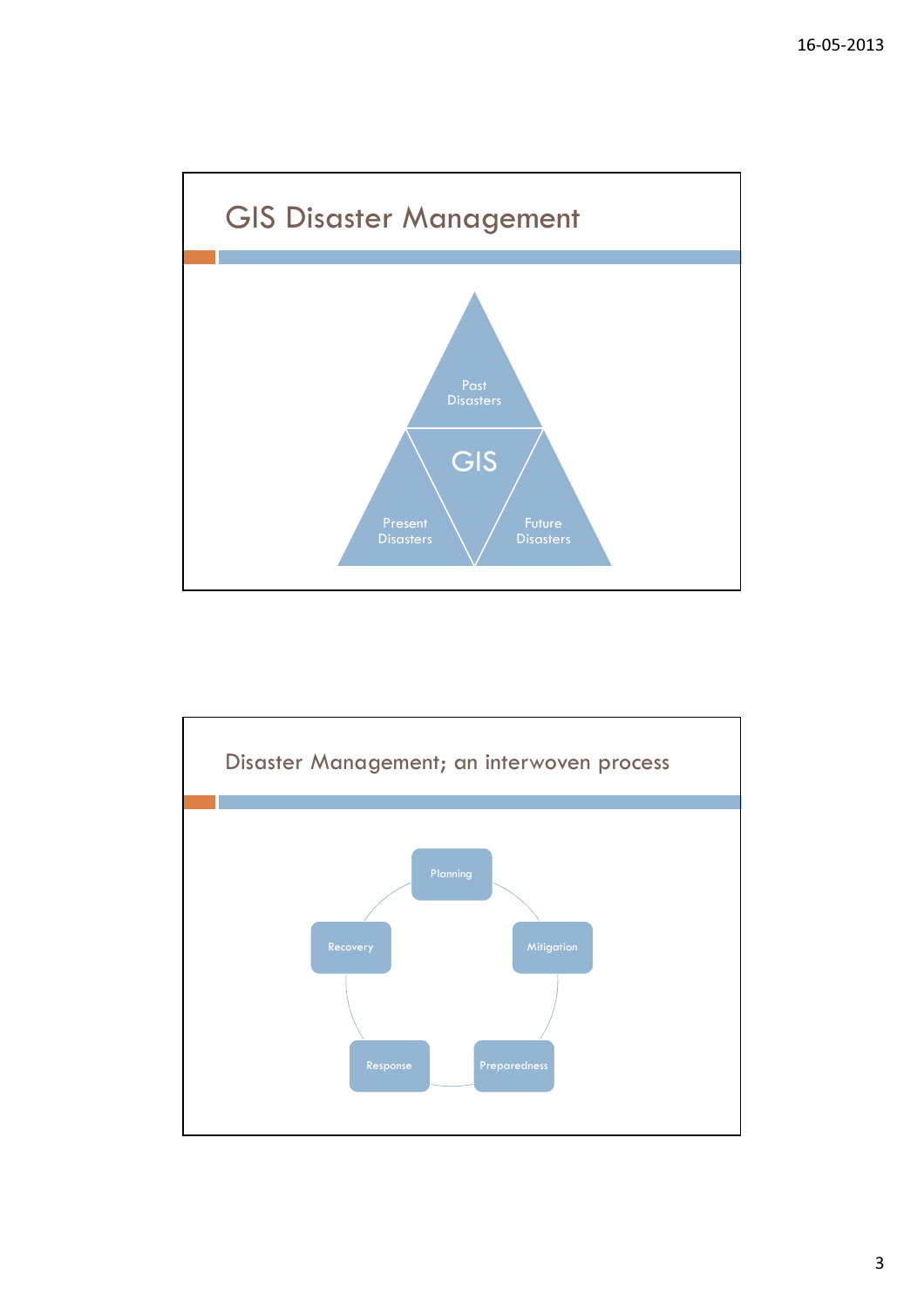

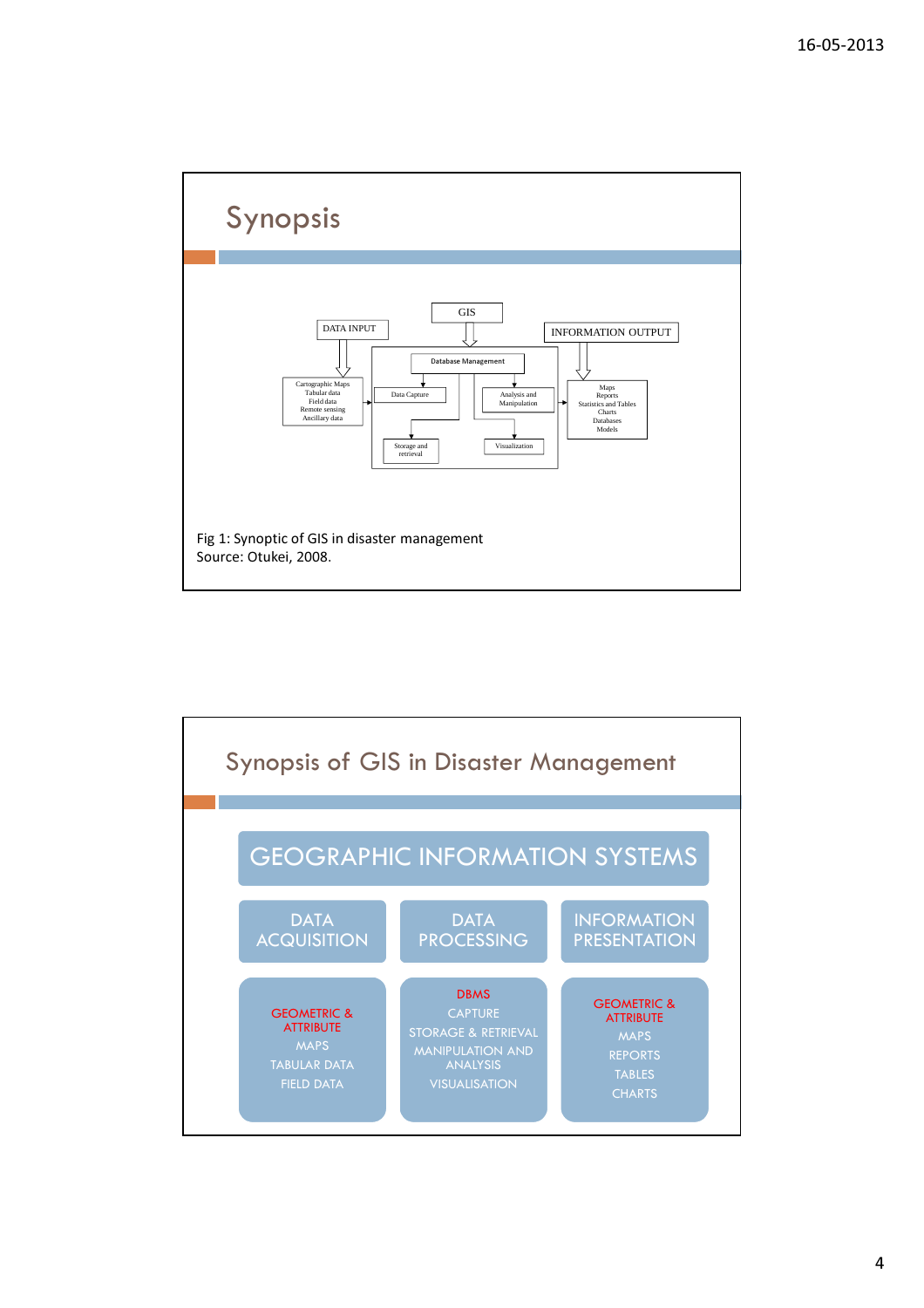

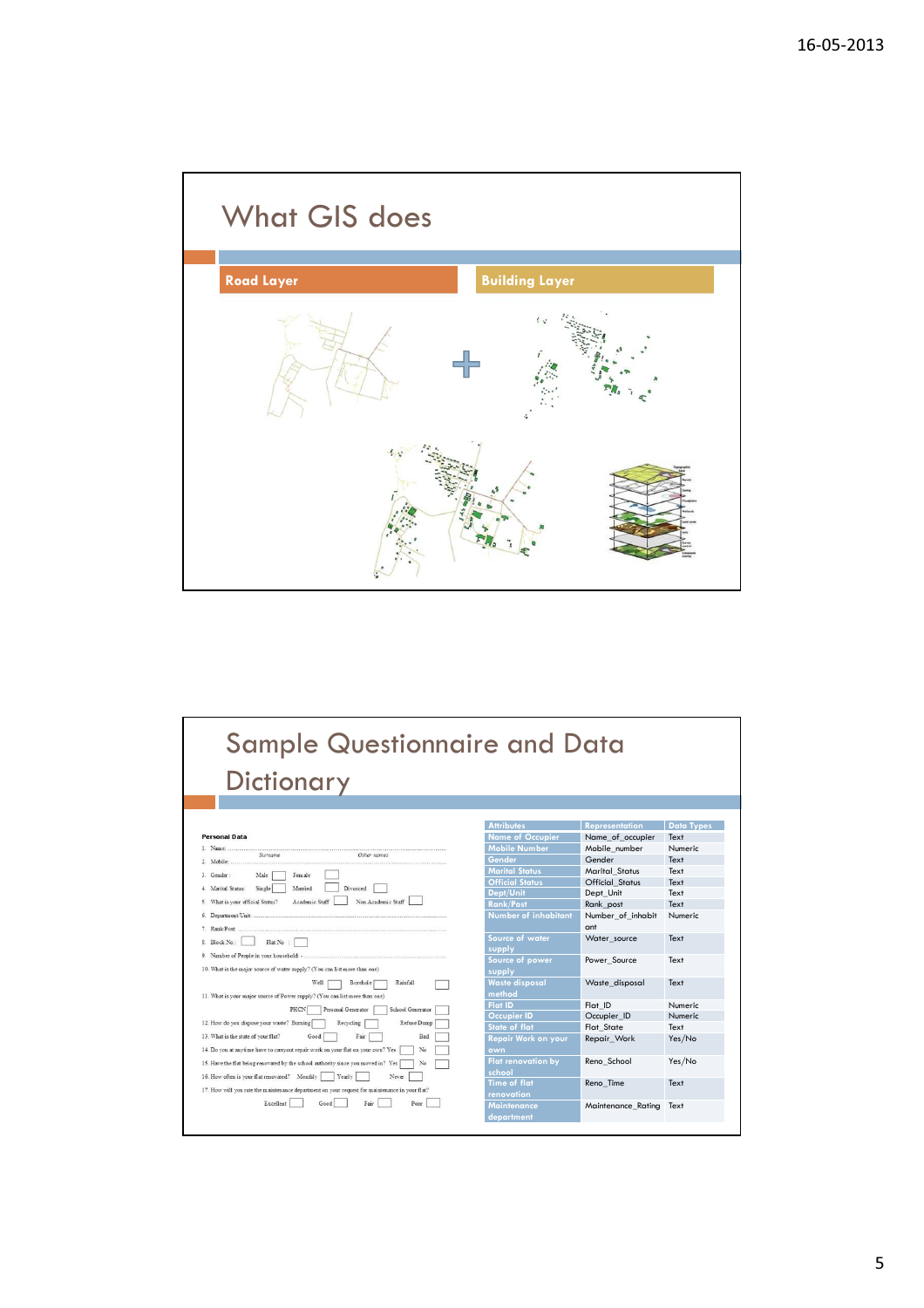

### **CONCLUSION**

Data is the fundamental component of any tool, Geographic Information System offers the integration of all other types of data on its spatial data; hence a diagrammatic, yet comprehensive approach is obtained for decision making.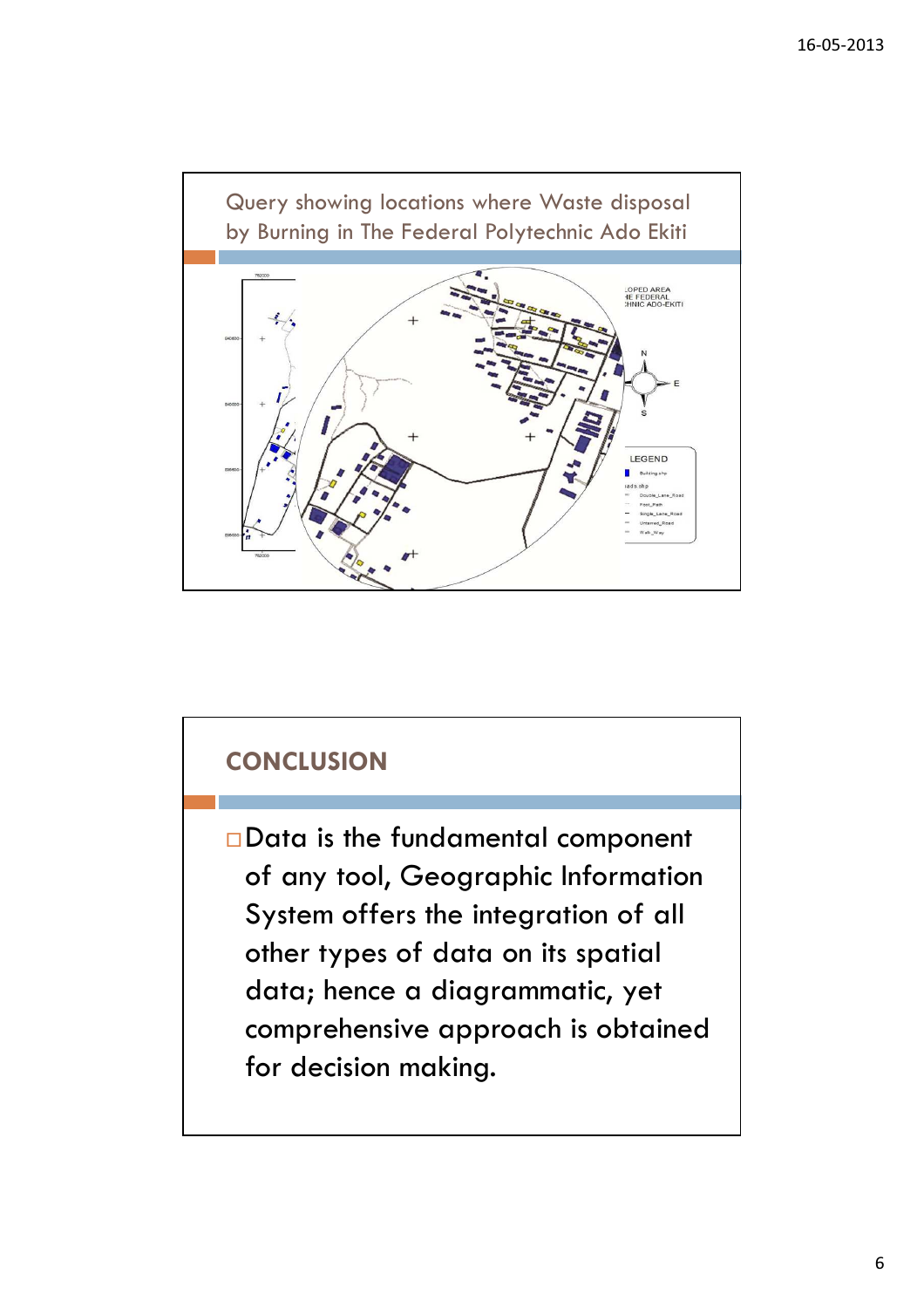#### **CONCLUSION**

All Geographic Information Systems; no matter what it was, is and/or going to be designed or implemented for, will in a way or some ways solve disaster related challenges.



- $\Box$  The efficiency of a GIS is dependent on the comprehensiveness, consistency and integrity of its database. Therefore joint effort is to be made by government, organizations and individuals towards the creation of disaster relevant geodatabase, so as to create a disaster free environment.
- **All disasters as well as their effects on man and its** environment can either be prevented or reduced. Disaster management programs are developed by analyzing information. Therefore, in planning against disasters; Government, Organizations and Individuals are implored to implement GIS tools in their approaches.